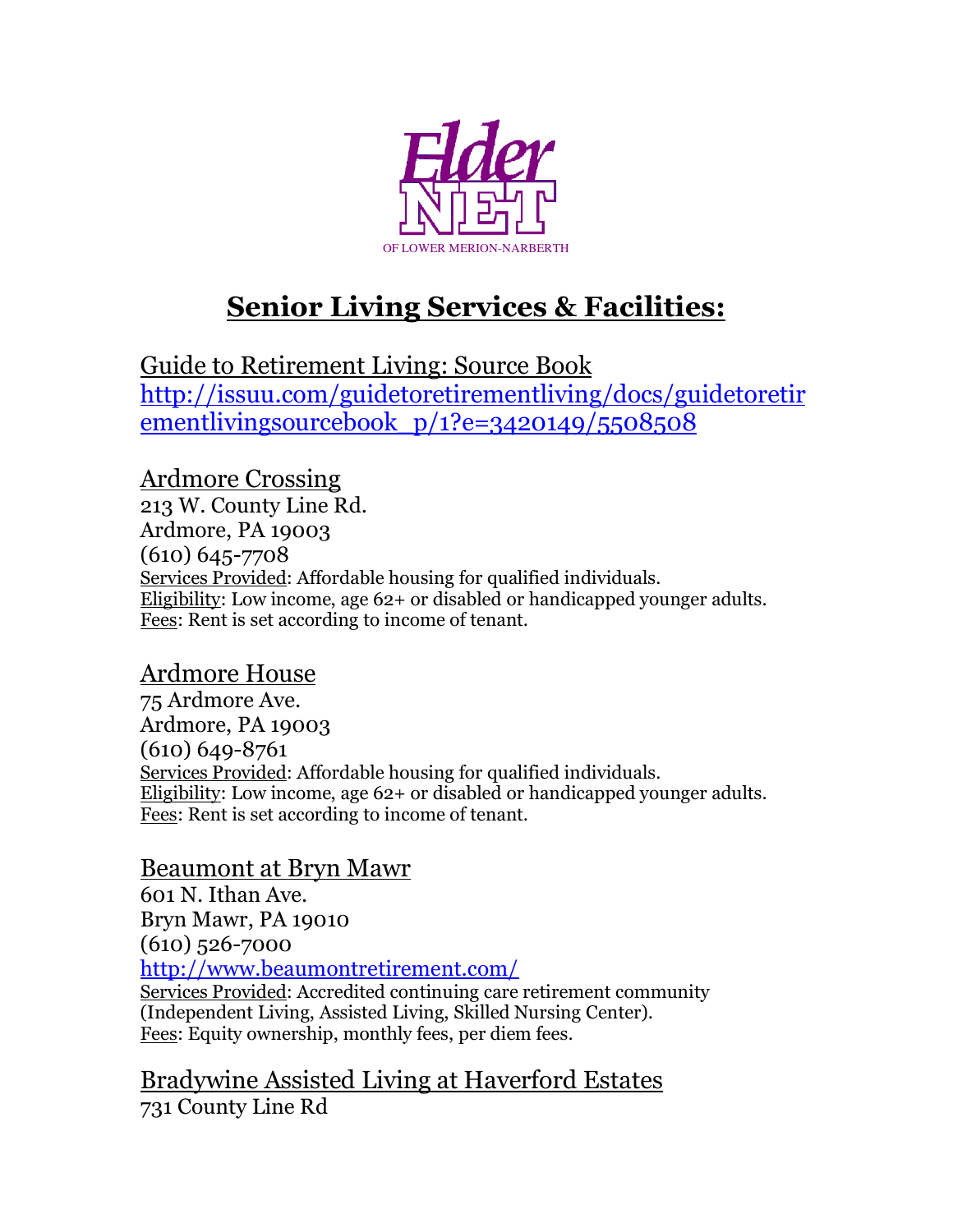# Haverford, PA 19041

(610) 527-1800

[http://www.brandycare.com/communities/detail.php?8d80ba51383](http://www.brandycare.com/communities/detail.php?8d80ba5138357a3568ed0b02bbe749f4) [57a3568ed0b02bbe749f4](http://www.brandycare.com/communities/detail.php?8d80ba5138357a3568ed0b02bbe749f4)

Services Provided: Accredited continuing care retirement community (Independent Living, Assisted Living, Rehabilitation Services). Fees: Call to inquire about fees.

## Bryn Mawr Terrace

733 E. Haverford Rd.

Bryn Mawr, PA 19010

(610) 525-8300

<https://www.brynmawrterrace.org/>

Services Provided: Nursing home (skilled, intermediate, and respite care; rehabilitation). Assisted and independent living. Fees: Fixed fees. Medicare, private insurance, private pay accepted. No Medicaid.

## The Quadrangle

3300 Darby Rd. Haverford, PA 19041 (610) 642-3000 [http://www.sunriseseniorliving.com/communities/the-quadrangle/](http://www.sunriseseniorliving.com/communities/the-quadrangle/overview.aspx)  Services Provided: Life care community (Independent Living, Assisted Living, Nursing Home Care, Special Care). Eligibility: Age 65+ Fees: Entrance fees, monthly fees, per diem fees.

## Mary J. Drexel Home

238 Belmont Ave. Bala Cynwyd, PA 19004 (610) 664-5967 <http://www.thehearthatdrexel.org/> Services Provided: Assisted living and memory care; Home care; Hospice care. Fees: Yes. Please call for information.

Mission Green 8400 Pine Rd. Philadelphia, PA (in Plymouth Meeting) (215) 581-0712 Services Provided: Affordable housing for qualified individuals. Eligibility: Low income, age 55+ or disabled or handicapped younger adults. Fees: Rent is set according to income of tenant.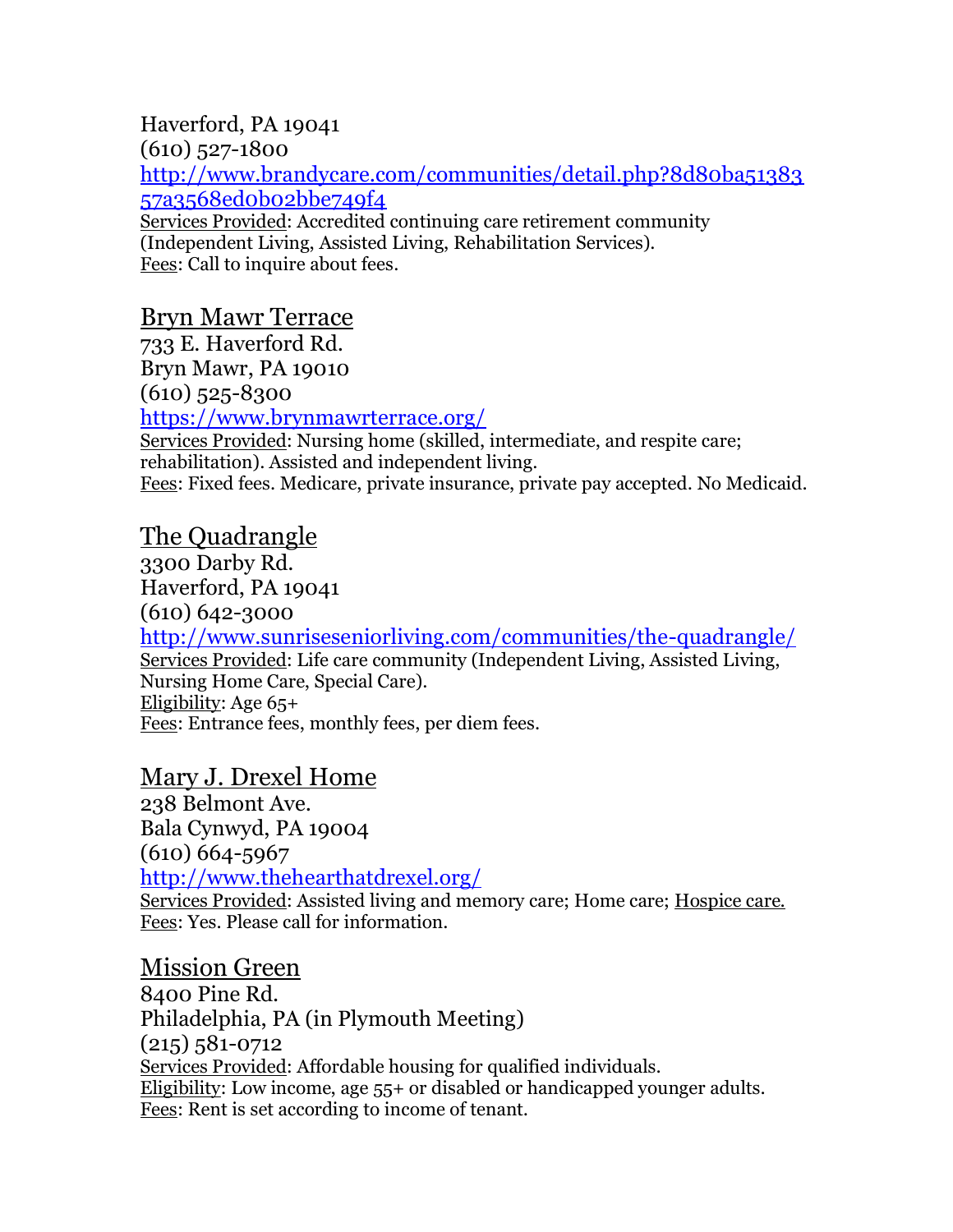## Montgomery County Assisted Living Services Facility

1430 DeKalb St. Norristown, PA 19404 (610) 278-5250 Services Provided: Personal care in a new Assisted Living Facility on the campus of the Montgomery County Human Service Center. Eligibility: Call for eligibility. Fees: Yes. Call for current fees & service plans.

#### Rosemont Manor

35 Rosemont Ave. Rosemont, PA 19010 (610) 525-1500 Services Provided: Nursing home care. Fees: Fixed fees; Medicare, Medicaid, private pay, insurance accepted.

#### Saunders House

100 Lancaster Ave Wynnewood, PA 19096

(215) 896-7955

<https://www.saundershouse.org/>

Services Provided: Nursing home care, independent living, sub-acute rehab and Alzheimer<sup>1</sup>s unit. JCAHO certified. Fees: Fixed fees. Medicare, Medicaid, private pay, insurance accepted.

#### Senior Housing Net

800-304-7152 <https://www.seniorhousingnet.com/seniors/senior-living-us/pennsylvania> Services Provided: SeniorHousingNet.com offers seniors and their loved ones senior living listings and resources. Fees: Call for more information.

## Sunrise Assisted Living of Haverford

217 W. Montgomery Ave. Haverford, PA 19041 (610) 896-9777 [http://www.sunriseseniorliving.com/communities/sunrise-of](http://www.sunriseseniorliving.com/communities/sunrise-of-haverford/overview.aspx)[haverford/overview.aspx](http://www.sunriseseniorliving.com/communities/sunrise-of-haverford/overview.aspx)

Services Provided: Assisted living including a specialized program for residents with Alzheimer<sup>1</sup>s Disease and related memory disorders. Fees: Yes.